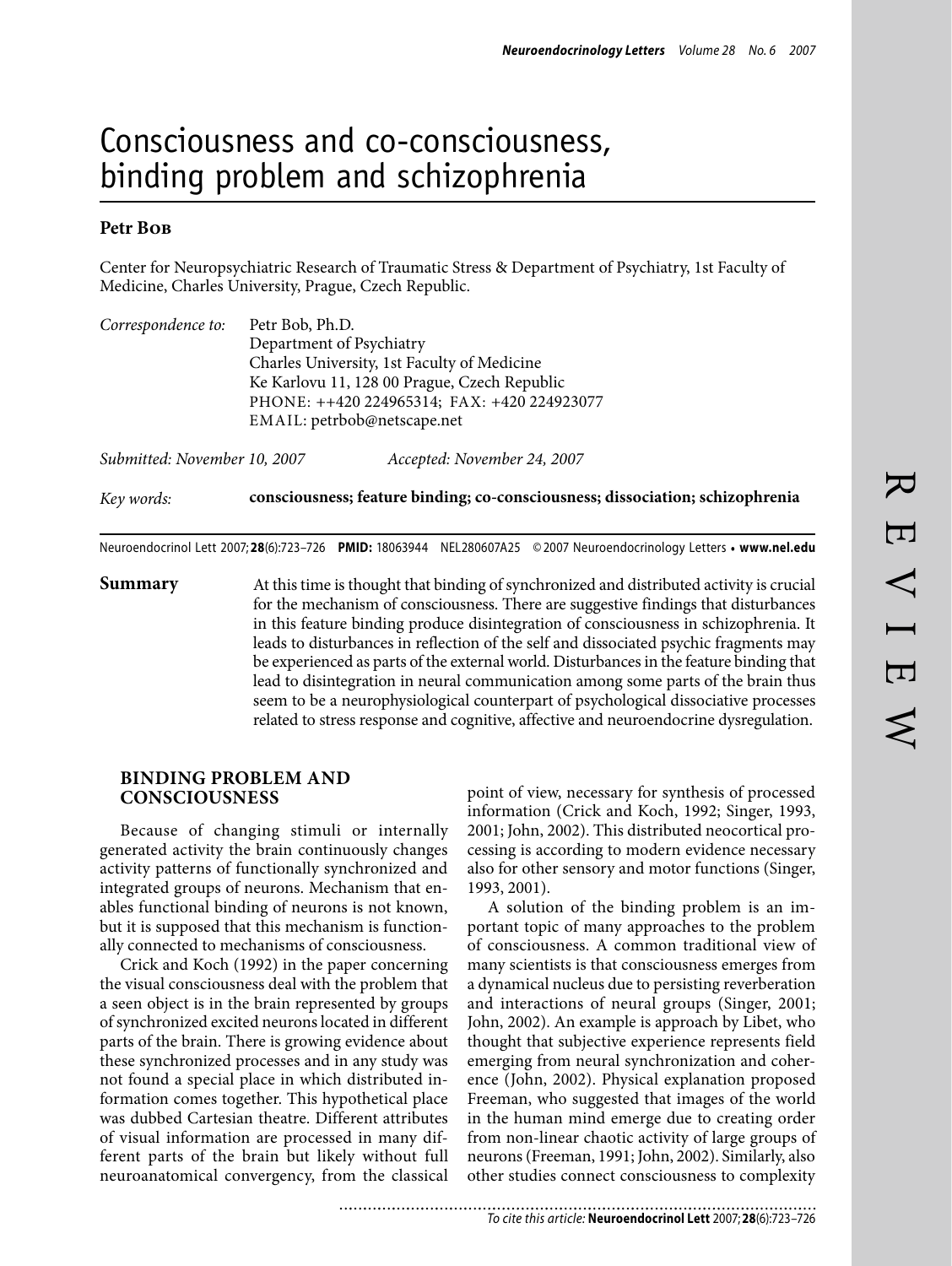#### *Petr Bob*

and entropy in the central nervous system (Tononi and Edelman, 2000; Sporns *et al.* 2000, 2002; John, 2002; Seth *et al*., 2006). There are also approaches that tend to explain the feature binding as a process with zero-lag correlation ("instant action at distance") without material physical field mediating the interaction. This approach to understand consciousness is based on processes in the brain structures that in principle could be explained using the quantum theory and its concept of the quantum wholeness that means physical process of time independent entanglement between initially interacting and spatially distributed subsystems called quantum nonlocality (Marshal, 1989; Penrose, 2001; John, 2002).

The binding problem presents unresolved problem of neuroscience, which strongly suggest that consciousness represents unity of different parts of the brain and different aspects of locally processed information. In this context, psychopathological processes that cause dysregulation and disturbances in the unity of conscious experience could be closely linked to disturbances of neural binding and coherence in the brain. Historically, consciousness and disturbances of its unity are related to the term dissociation that means disintegration and disassociation of mental contents that constitute memory, consciousness and identity.

## **DISSOCIATION AND CO-CONSCIOUSNESS**

The term dissociation has its origin in the work of Pierre Janet (Janet, 1890; van der Hart, Friedman, 1989) but even before him, in the year 1845, Moreau de Tours used the term psychological dissolution (désagrégation psychologique) (Ellenberger, 1970; Hilgard, 1974). Analogically Hughlings Jackson (Ellenberger, 1970; Meares, 1999) used the term "dissolution" and also the term "dreamy state" that mean splitting consciousness leading to many symptoms, such as depersonalization, derealization, hallucinations and other. Morton Prince, one from Janet's contemporaries, for the first time used the term "co-conscious" in the sense that two consciousness may be isolated from one another (Ellenberger, 1970; Hilgard, 1974). Max Desoir identified two main streams of mental activity as upper or lower consciousness, where the lower one may emerge – for example, in hypnosis (Ellenberger, 1970; Hilgard, 1974). F. Myers introduced the term subliminal Self that was later used also by Wiliam James (Ellenberger, 1970; Hilgard, 1974).

Janet initially elaborated the concept of dissociation in his work 'Psychological automatisms' (Janet, 1890; Ellenberger, 1970; Havens, 1966; van der Hart and Friedman, 1989), where he sketches his notion of psychic functions and structures. He dealt with psychological phenomena often observable in hysteria, hypnosis, states of suggestion or possession. From 1889 his work was greatly influenced by his collaboration with J.M. Charcot in the Parisian hospital Salpetrière.

Janet considered many of the psychopathological symptoms as a defect of the psychic wholeness. He described many forms of abnormal states of consciousness with their own memory that are inaccessible for the normal state of consciousness. These dissociated elements called fixed ideas that may produce many psychopathological symptoms. Janet and French school in Salpetrière became the source for the following development of psychoanalysis and other trends in depth psychology.

Similarly as disorder of integrity ('splitting') was defined also schizophrenia by classic Swiss psychiatrist Eugen Bleuler (Ellenberger, 1970; Scharfetter, 1998; Bottero, 2001). It corresponds to some modern findings (Tononi and Edelman, 2000) and also to them that examine dissociation in schizophrenic patients (Bernstein and Putnam, 1986; Spitzer *et al*., 1997; Startup, 1999; Read *et al*., 2001).

New interest in the theory of dissociation appeared after the Second World War along with a restoration of interest in the study of hypnosis in the work of Ernest R. Hilgard that continued in Janet's tradition. His neodissociation theory is sketched in the work 'Toward a Neodissociation Theory: Multiple Cognitive Controls in Human Functioning' (Hilgard, 1974) and is described in detail in his book (Hilgard, 1986). According to Hilgard, the secondary dissociated consciousness is characterized by the hidden observer that has the quality of a central stream of consciousness, in which information converges from many secondary streams or secondary personalities.

According to modern definition dissociation is understood as a special form of consciousness in which events that would ordinarily be connected are divided from one another (Li and Spiegel, 1992). It may be also less generally understood as inability to integrate some (co-conscious) psychic contents into the (dominated) consciousness (Bernstein and Putnam, 1986). Dissociation typically affects memory systems that may lead to memory loss restricted to a circumscribed period of time or category of events within the individual's life that causes exclusion of the experience from consciousness and the inaccessibility of voluntary recall of mental events associated with the trauma (Nemiah, 1991; Bob *et al*., 2005, 2006; Bob, 2007). Typical physiological reactions to traumatic stress and dissociation are disturbances of self-regulatory systems such as HPA axis resulting in hyperarousal, tachycardia or other symptoms of autonomic nervous system instability (Newport and Nemeroff, 2000; Teicher *et al*., 2003; Read *et al*., 2001). HPA axis is functionally closely related to neuroendocrinological balance, control hormonal levels, energetic metabolism, neuroimmunomodulation and disturbances of memory during stress reaction (Newport and Nemeroff, 2000; Mason *et al*., 2001; Payne *et al*., 2006; Plotsky *et al*., 1998; Teicher *et al*., 2003; Gavrilovic and Dronjak, 2005; Nakayama *et al.* 2005; Takahashi *et al.* 2005; Umegaki *et al*., 2006). According to neurodevelopmental research are most serious disturbances of HPA axis caused by traumatic events such as childhood abuse or neglect in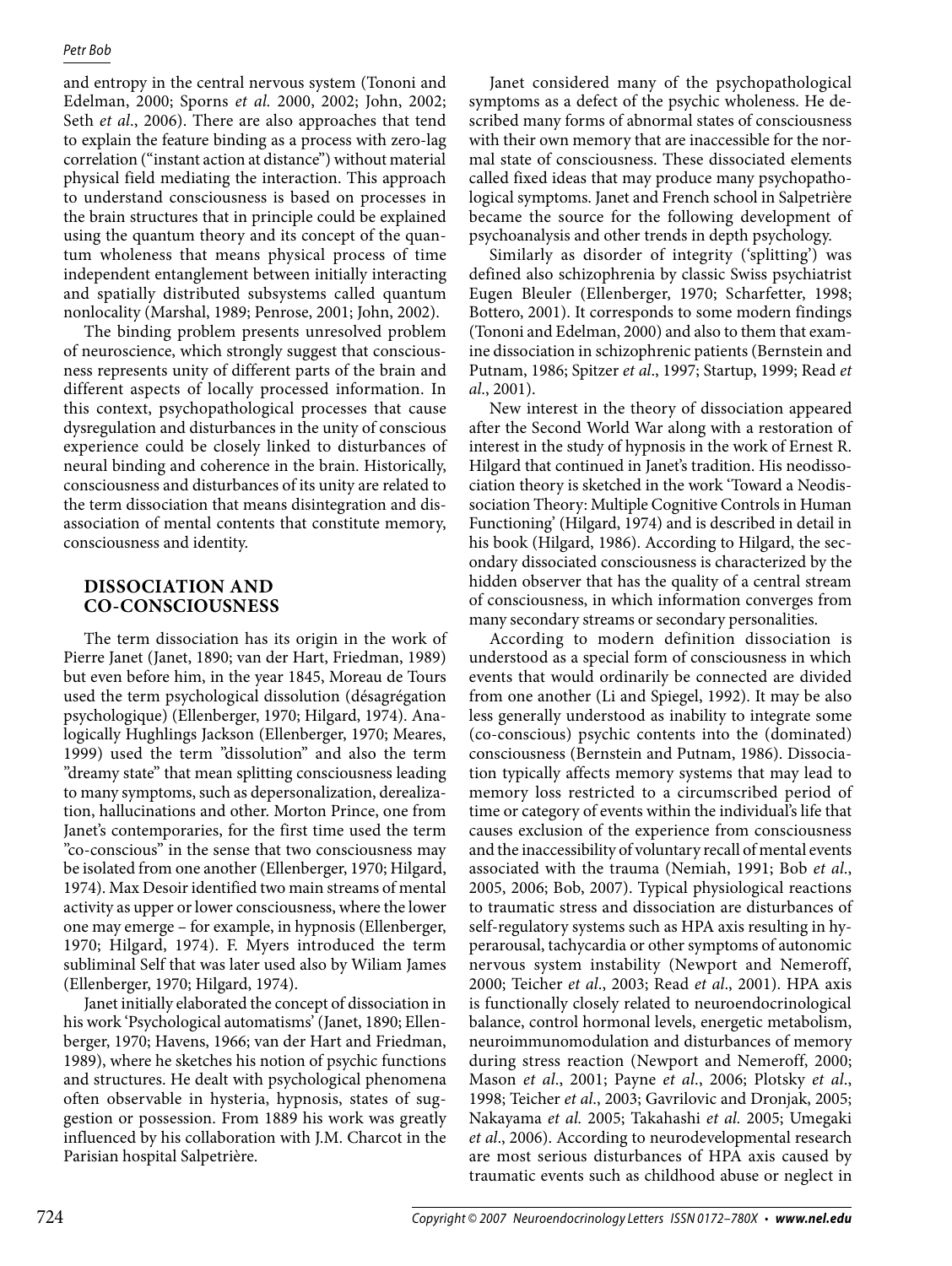the first years of life and often have long-term impact on emotional, behavioral, cognitive, social and physiological functions and vice versa love and social care also may influence these functions and improve dissociative disturbances (Teicher *et al.* 2003; Read *et al.* 2001; Esch and Stefano, 2005; Stefano and Esch, 2005).

# **SCHIZOPHRENIA AND CONSCIOUS INTEGRATION**

Modern findings suggest that disturbances of integrity or dissociative processes in schizophrenia occur due to similar disturbances of integrity at the level of brain functions connected to feature binding (Tononi and Edelman, 2000). In several studies have been proposed that cognitive disintegration may be a functional counterpart of defective patterns of interactions among specialized brain areas. Conscious disintegration in this sense means disturbance of coherent neural process that underlies the unity of perception and cognition (Tononi and Edelman, 2000).

This conscious disintegration probably produces defective self-monitoring and self-experiencing, for example during hallucinations (Feinberg, 1978; Ford *et al*., 2001a,b, 2007; Poulet and Hedwig, 2007). Using the PET scan was found that applying the same task to people with schizophrenia, and comparing hallucinators to nonhallucinators, show that the hallucinators have decreased flow in the areas used to monitor speech, such as the left middle temporal gyrus and supplementary motor area (Andreasen, 1997).

Recent findings suggest that the disintegration could be caused by defective communication between the frontal lobes, where speech is generated, and the temporal lobes, where it is perceived (Ford *et al*., 2005). This process likely may occur through the action of corollary discharges (or an efference copy) mechanism that prepares the temporal lobes for the expected sound (Ford *et al*., 2005).

Already Hughlings Jackson pointed out that also thinking may be considered the highest and most complex motor activity (Feinberg, 1978). This Jackson's clinical finding is in agreement with evidence of defective self-monitoring and self-integrity that originates in research of motor brain structures and from studies of corollary discharges (Feinberg and Guazzelli, 1999). Motor commands from these brain structures are associated with neural discharges that alter activity in both sensory and motor pathways. These neural discharges called corollary discharges (or efference copy) enables monitoring and modification of the commands themselves before the effector event. They enable to inform sensory systems that the stimulation produced by movement is self-generated or produced by an environment, which is crucial for the distinction of self and non-self (Feinberg, 1978; Ford *et al.*, 2001a,b, 2007; Poulet and Hedwig, 2007). There is evidence that derangement of corollary discharges included in motor mechanisms of

thinking produce many symptoms of schizophrenia in the visual or auditory system. Self-generated eye movements generate a "corollary discharge," or "efference copy" of the motor plan, informing the visual cortex that the changing of a visual input results from a selfgenerated action. A similar mechanism may exist in the auditory system, where corollary discharges from motor speech commands prepare the auditory cortex for self-generated speech, perhaps through a link between frontal lobes, where speech is generated, and temporal lobes, where it is heard (Ford *et al*., 2001a,b, 2007; Poulet and Hedwig, 2007). These findings provide direct neurophysiological evidence for a corollary discharge that transforms sensory responses to self-generated and relative to externally presented percepts. These percepts fail in patients with schizophrenia in comparison to healthy subjects. For example, inner speech is misidentified as external voices (Ford *et al*., 2001a,b, 2007; Poulet and Hedwig, 2007).

Loss of distinctions between internally generated psychic activity and external input is crucial for dissociative states as were formulated by Janet and also for the dreamy states defined by Hughlings Jackson (Meares, 1999). Dissociation represents disturbances of self-identity when own psychic contents are splitted and disintegrated from consciousness by dissociative mechanism, and create the co-conscious (or unconscious) level of psychic functioning.

# **CONCLUSION**

Co-consciousness represents recent evidence of psychopathology and is likely related to disorder of integrity at the level brain processes regarding the feature binding. In this context the binding problem seems to be a very difficult and key problem for understanding of brain functions and consciousness. Its key role may be important not only for understanding of the normal functions of consciousness but also for abnormal functioning in psychopathological states. Recent findings suggest that disturbances of binding correspond to functional disconnection among some parts of the brain as was hypothesized already in 19th century by Hughlings Jackson and called psychological dissolution (Ellenberger, 1970; Meares, 1999). Similar term called dissociation introduced by Janet seems to be a very important for understanding psychopathological processes (Ellenberger, 1970; Meares, 1999). In this context, research following Bleuler's and Janet's tradition confirms significant influences of stress-related events and dissociation in pathogenesis of schizophrenia (Bernstein and Putnam, 1986; Spitzer *et al*., 1997; Startup, 1999; Read *et al*., 2001; Bob *et al*., 2006). Also several research findings in the study of brain complexity and neural synchronization support the hypothesis that specific functional fragmentation of neural subsystems could be linked to dissociation and splitting in schizophrenia (Bob *et al*., 2007). Taken together, these findings suggest that further research